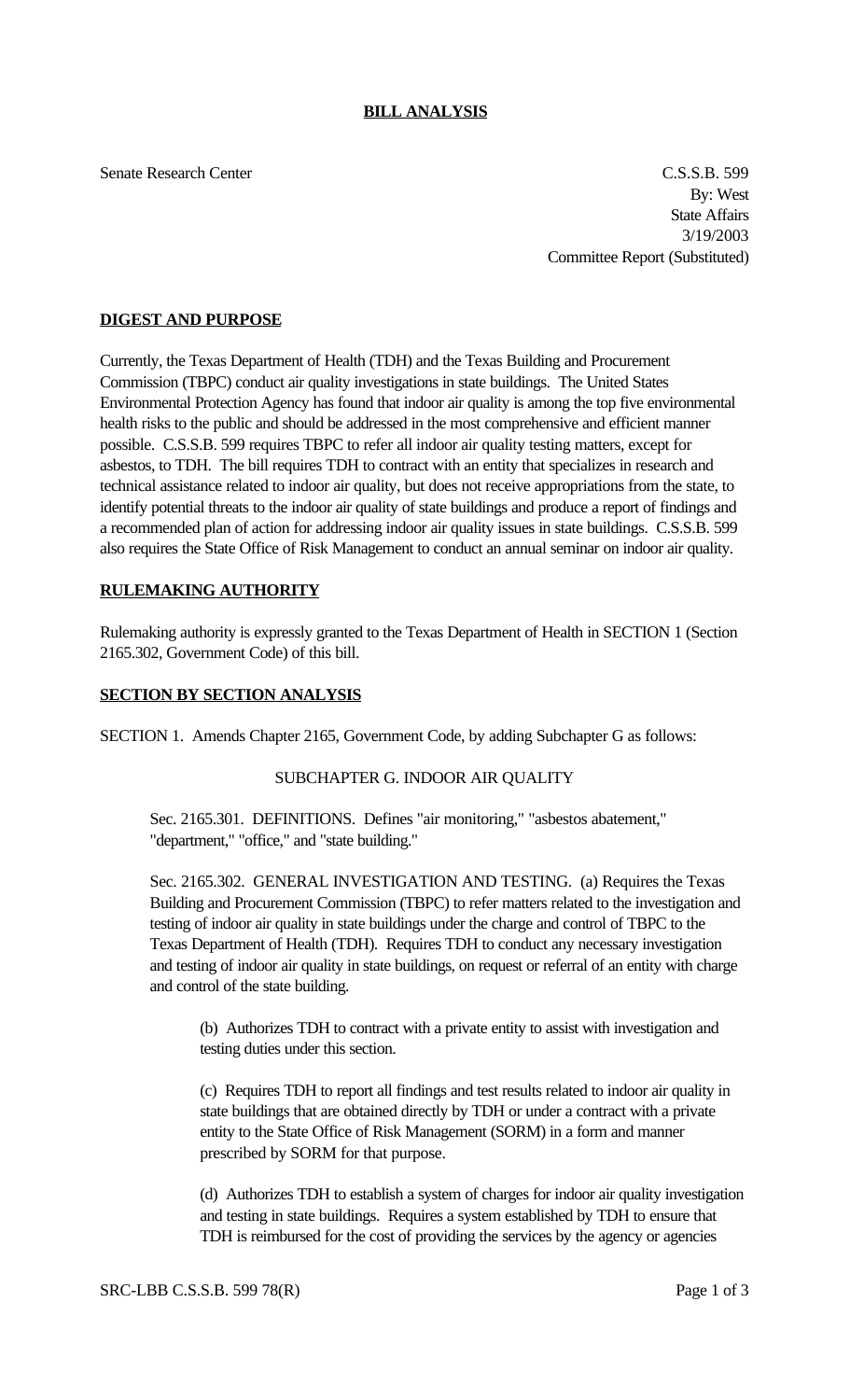occupying the portions of a building that are investigated or tested.

(e) Requires TDH to adopt rules and procedures relating to the investigation and testing of indoor air quality in state buildings.

Sec. 2165.303. AIR MONITORING RELATED TO ASBESTOS ABATEMENT. (a) Requires TBPC to contract with a private entity to conduct any air monitoring that is related to asbestos abatement services provided by TBPC.

(b) Requires TBPC to report the findings and test results obtained under a contract for air monitoring under this section to the office and TDH in a form and manner prescribed by SORM and TDH for that purpose.

(c) Authorizes TBPC to establish a system of charges for air monitoring that is related to asbestos abatement services provided by TBPC. Requires a system established by TBPC to ensure that TBPC is reimbursed by agencies for which air monitoring is provided under this section for the cost of the air monitoring.

Sec. 2165.304. TECHNICAL ASSISTANCE. (a) Requires TDH to contract with an entity that specializes in research and technical assistance related to indoor air quality but does not receive appropriations from the state, to perform certain functions.

(b) Requires TDH to provide a report of findings or recommended plan of action produced under this section to the Legislative Budget Board, the Governor's Office of Budget and Planning, and SORM.

Sec. 2165.305. EDUCATIONAL SEMINAR ON INDOOR AIR QUALITY. (a) Requires SORM to conduct an annual, one-day educational seminar on indoor air quality.

(b) Requires SORM to provide updated information at the seminar on maintaining safe indoor air in state buildings.

(c) Requires SORM to receive assistance from certain entities in developing a seminar required by this section.

(d) Requires state agency risk managers, representatives of entities with charge and control of state buildings, facility managers, and owners and managers of buildings or offices leased to the state to attend a seminar under this section on an annual basis, except as provided by Subsection (f).

(e) Requires SORM to publish on its Internet website the information provided at the most recent seminar required by this section.

(f) Requires a person to send a letter to SORM to certify that the person has reviewed the information made available by SORM on the Internet from that seminar, if the person is required to attend an educational seminar on indoor air quality and cannot attend.

SECTION 2. Requires TDH and TBPC to provide functions relating to investigation and testing, technical assistance, and certain other matters related to indoor air quality in state buildings beginning on September 1, 2003.

SECTION 3. Requires TBPC and TDH to establish a transition plan containing certain items for the transfer described in Section 2 of this Act, not later than December 31, 2003.

SECTION 4. (a) Effective date: September 1, 2003.

SRC-LBB C.S.S.B. 599 78(R) Page 2 of 3